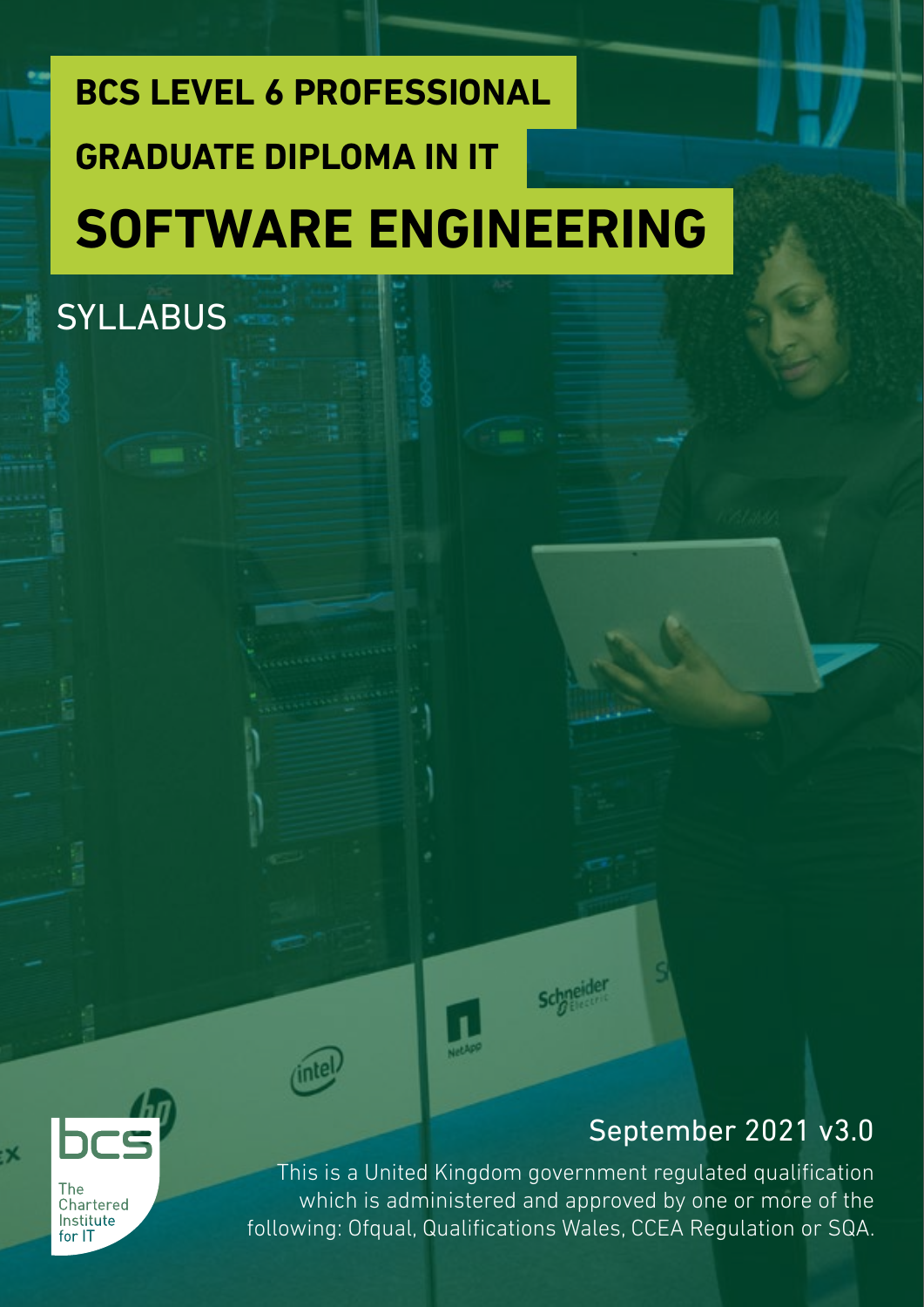## **CONTENTS**

- Introduction 3.
- 4. Qualification Suitability and Overview
- 4. SFIA Levels
- Learning Outcomes 6.
- 7. Syllabus
- 11. Examination Format
- Question Weighting 11.
- Recommended Reading 12.
- Using BCS Books 14.
- Document Change History 15.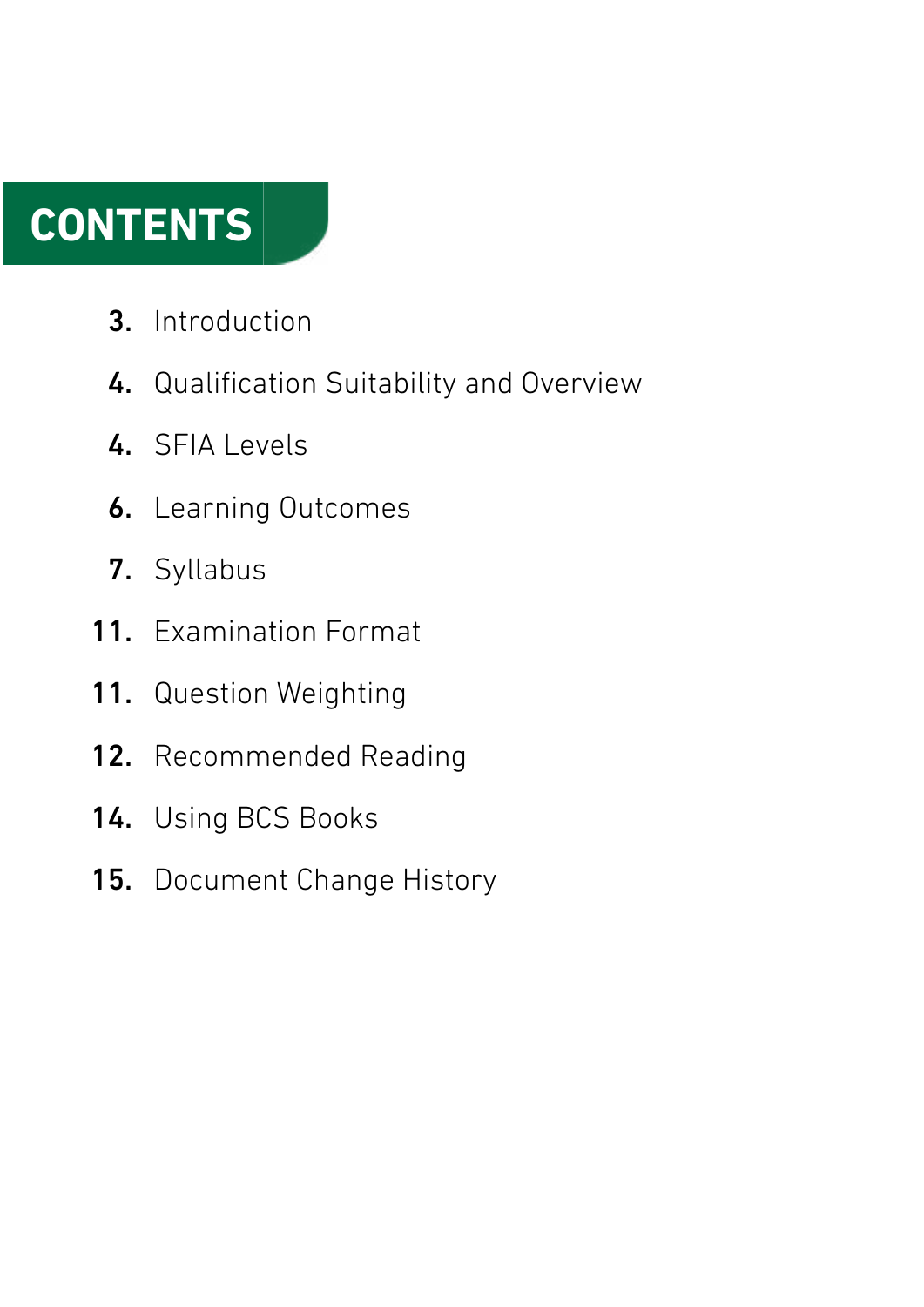

## **Introduction**

The final stage within the BCS three-stage Higher Education Qualification programme, the Level 6 Professional Graduate Diploma (PGD) enables candidates who have already achieved the Level 5 Diploma in IT to gain depth of knowledge and expertise in their field.

Our modules have been created in-line with the SFIAPlus framework and latest developments in the industry, giving you a competitive edge in the IT job market and showing your dedication to the industry. You will have the opportunity to learn about topics such as advanced database management, network information systems, web engineering and programming paradigms, as well as to build upon knowledge and skills developed during the Level 5 Diploma.

To successfully achieve the qualification, candidates need to complete:

- One core module (Professional Project in IT)
- Four optional modules

Depending on entrance conditions, completing the Level 6 PGD in IT may support entry onto a Master's degree course at selected global universities.

## **Software Engineering 2 optional module**

The Software Engineering 2 module is an optional module that forms part of the Level 6 PGD in IT – the final stage within the BCS three-stage Higher Education Qualification programme.

Candidates will develop an understanding of software development and its evolution, as well as enhancing their existing knowledge of developing and maintaining high-quality software systems. Their understanding will be based on the discipline's theoretical foundations and demonstrated by critically applying software engineering theory to real-world problems in practical applications. Throughout the module, candidates will gain a thorough understanding of the processes used in software systems engineering, software products, and theory, laws and models, as well as the relationships between these areas.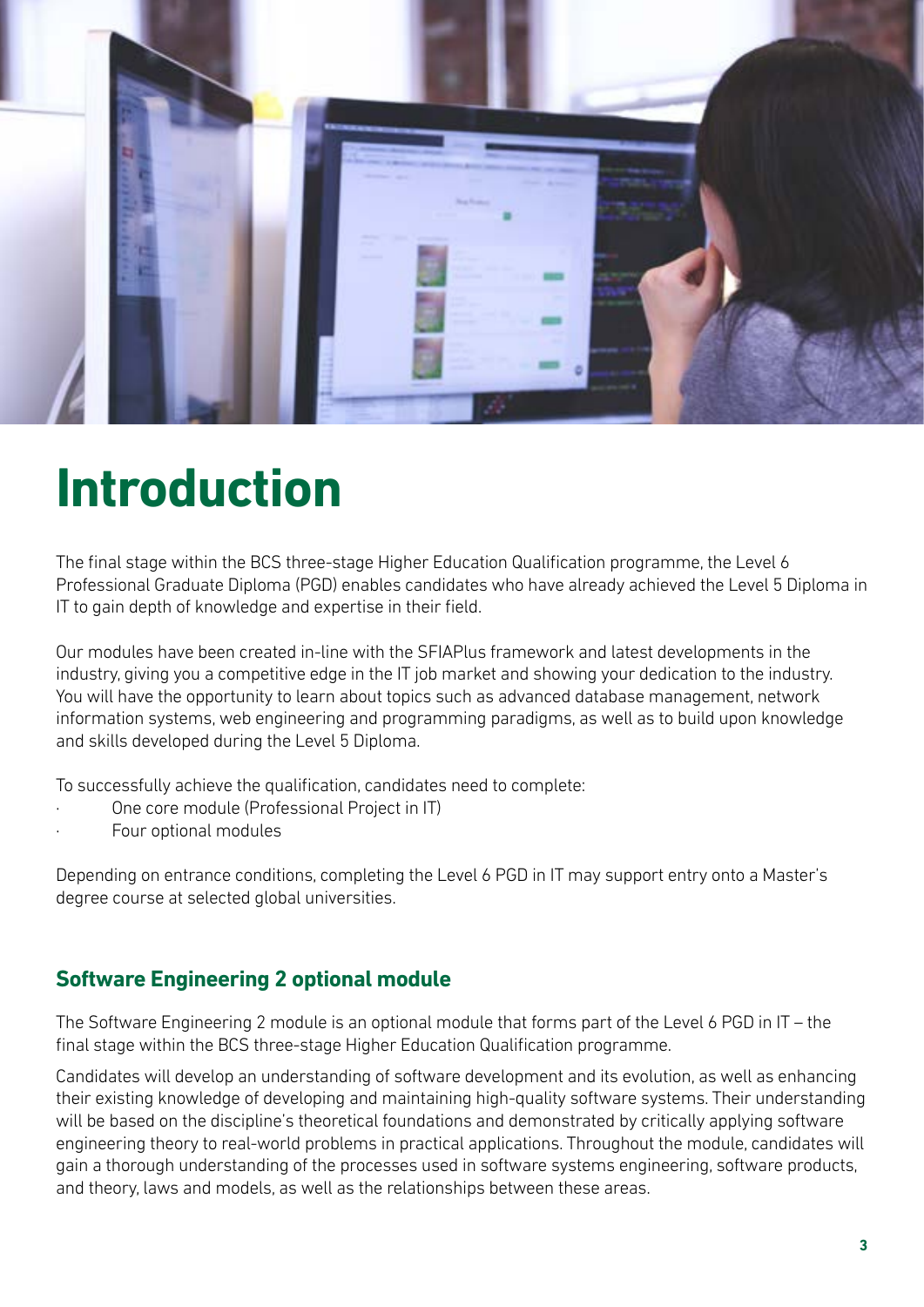# **Qualification Suitability and Overview**

Candidates must have achieved the Diploma in IT or have an appropriate exemption in order to be entered for the Professional Graduate Diploma (PGD). Candidates can study for this PGD by attending a training course provided by a BCS accredited Training Provider or through self-study, although it is strongly recommended that all candidates register with an approved centre. Studying with an approved centre will deliver significant benefits.

Candidates are required to become a member of BCS, The Chartered Institute for IT, to sit and be awarded the qualifications. Candidates may apply for a four-year student membership that will support them throughout their studies.

The Level 6 PGD is suitable for professionals wishing to gain an advanced formal IT qualification, and this module may be particularly relevant for candidates who are interested in career opportunities such as software, web or app development, application support analysis, or programming.

| <b>Total Qualification Time</b> | <b>Guided Learning Hours</b> | <b>Assessment Time</b> |
|---------------------------------|------------------------------|------------------------|
| (Certificate)                   | (Module)                     | (Exam)                 |
| 1414 hours                      | 250 hours                    | <b>Three hours</b>     |

## **SFIA Levels**

This award provides candidates with the level of knowledge highlighted within the table, enabling candidates to develop the skills to operate successfully at the levels of responsibility indicated.

| <b>Level</b><br>K7 | <b>Levels of Knowledge</b> | <b>Levels of Skill and Responsibility (SFIA)</b><br>Set strategy, inspire and mobilise |
|--------------------|----------------------------|----------------------------------------------------------------------------------------|
| K <sub>6</sub>     | Evaluate                   | Initiate and influence                                                                 |
| K <sub>5</sub>     | Synthesise                 | Ensure and advise                                                                      |
| K4                 | Analyse                    | Enable                                                                                 |
| K3                 | <b>Apply</b>               | <b>Apply</b>                                                                           |
| K <sub>2</sub>     | <b>Understand</b>          | <b>Assist</b>                                                                          |
| K <sub>1</sub>     | <b>Remember</b>            | <b>Follow</b>                                                                          |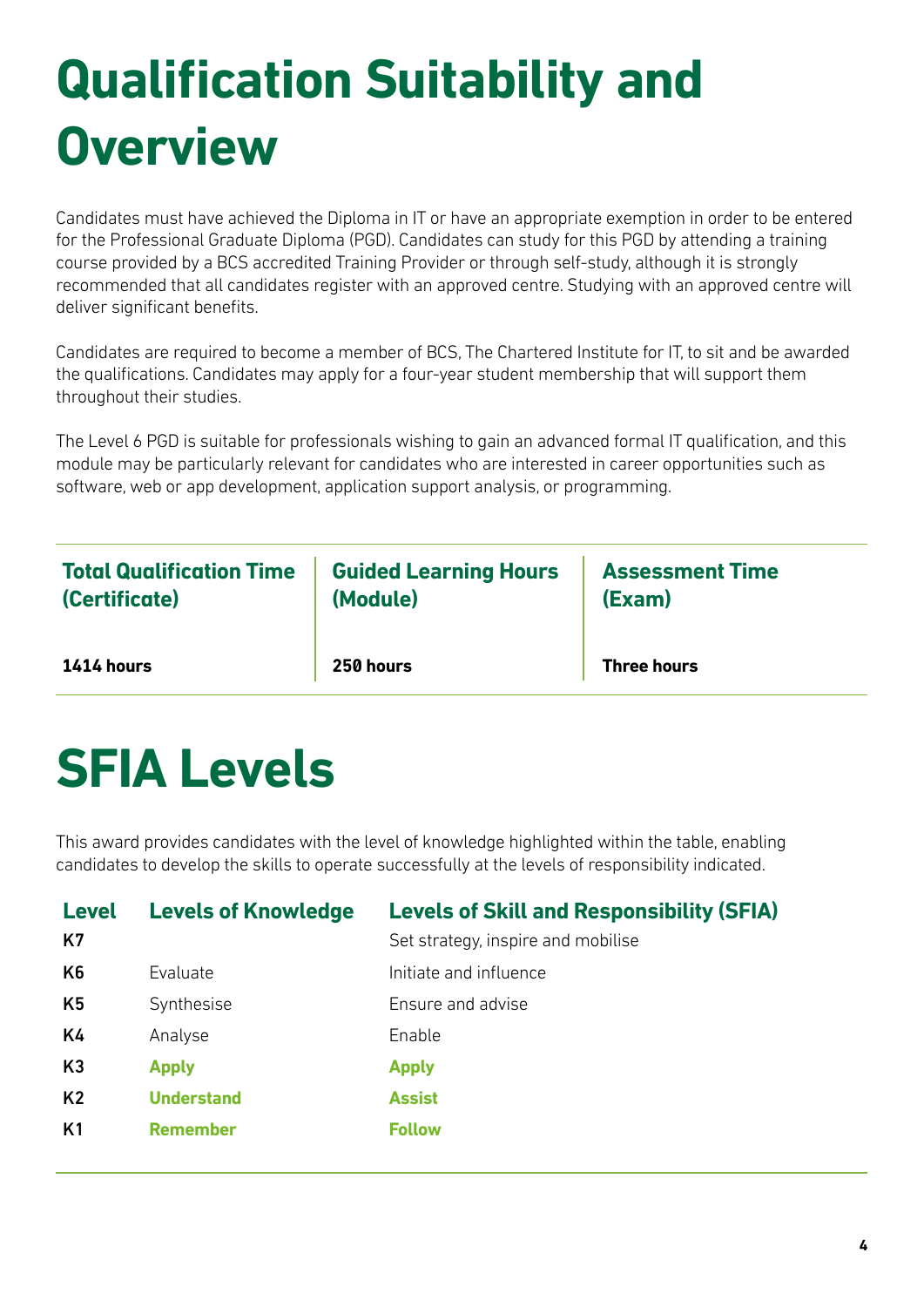### **SFIA Plus**

This syllabus has been linked to the SFIA knowledge skills and behaviours required at Level

6

## **ASUP4**

Maintains application support processes, and checks that all requests for support are dealt with according to agreed procedures. Uses application management software and tools to investigate issues, collect performance statistics and create reports.

## **PROG4**

Designs, codes, verifies, tests, documents, amends and refactors complex programs/scripts and integration software services. Contributes to selection of the software development approach for projects, selecting appropriately from predictive (plan-driven) approaches or adaptive (iterative/ agile) approaches. Applies agreed standards and tools, to achieve well-engineered outcomes. Participates in reviews of own work and leads reviews of colleagues' work.

## **DESN4**

Designs components using appropriate modelling techniques following agreed architectures, design standards, patterns and methodology. Identifies and evaluates alternative design options and tradeoffs. Creates multiple design views to address the concerns of the different stakeholders of the architecture and to handle both functional and non-functional requirements. Models, simulates or prototypes the behaviour of proposed systems components to enable approval by stakeholders. Produces detailed design specification to form the basis for construction of systems. Reviews, verifies and improves own designs against specifications.

### **DLMG5**

Defines systems development projects which support the organisation's objectives and plans. Selects, adopts and adapts appropriate systems development methods, tools and techniques selecting appropriately from predictive (plandriven) approaches or adaptive (iterative/agile)

approaches. Ensures that senior management is both aware of and able to provide the required resources. Facilitates availability and optimum utilisation of resources. Monitors and reports on the progress of development projects, ensuring that projects are carried out in accordance with agreed architectures, standards, methods and procedures (including secure software development). Develops road maps to communicate future development activity.

## **TEST4**

Accepts responsibility for creation of test cases using own in-depth technical analysis of both functional and non-functional specifications (such as reliability, efficiency, usability, maintainability and portability). Creates traceability records, from test cases back to requirements. Produces test scripts, materials and regression test packs to test new and amended software or services. Specifies requirements for environment, data, resources and tools. Interprets, executes and documents complex test scripts using agreed methods and standards. Records and analyses actions and results, and maintains a defect register. Reviews test results and modifies tests if necessary. Provides reports on progress, anomalies, risks and issues associated with the overall project. Reports on system quality and collects metrics on test cases. Provides specialist advice to support others.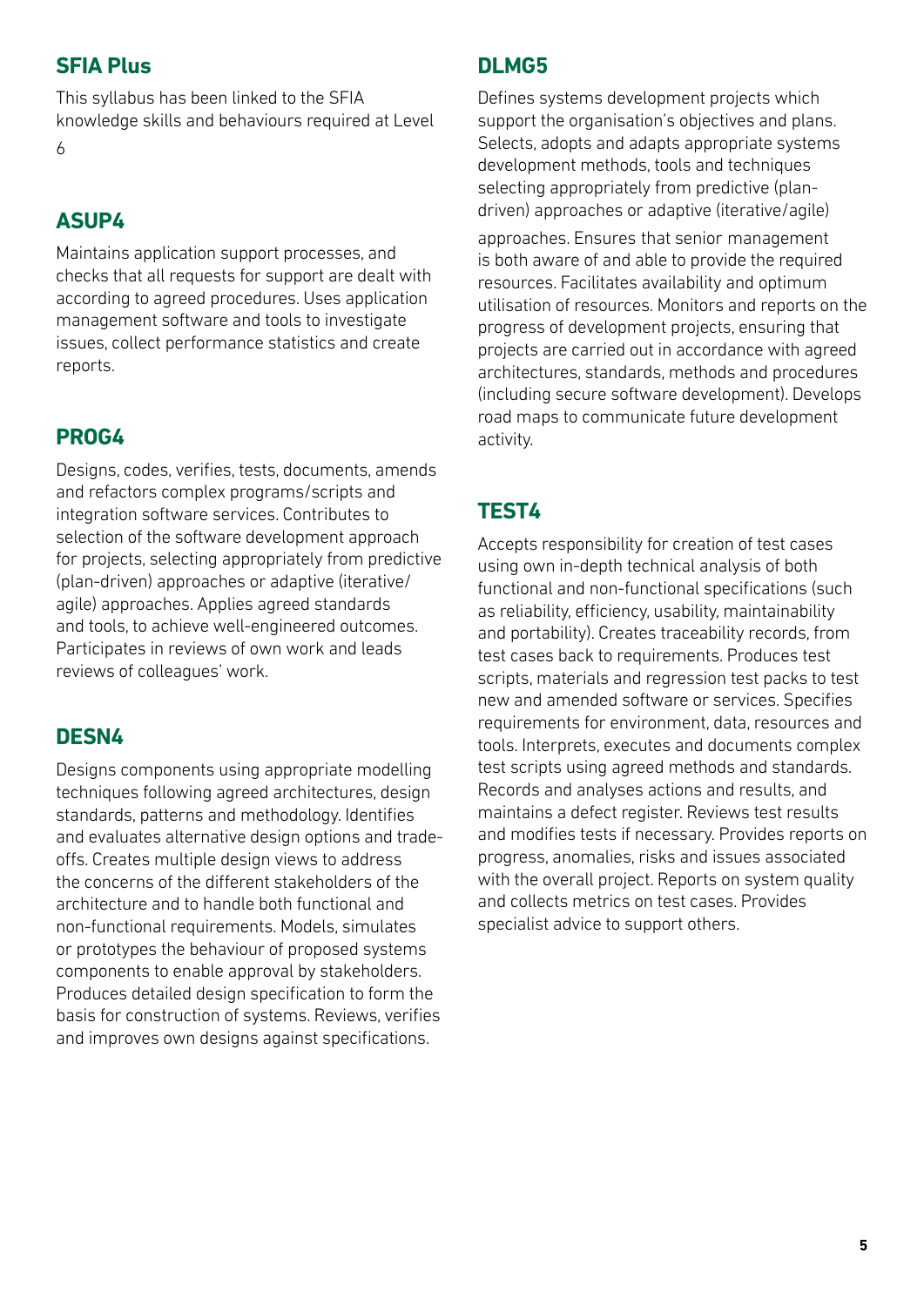### **HCEV4**

Designs and develop users' digital and off-line tasks, interaction and interfaces to meet agreed usability and accessibility requirements. Translates concepts into outputs and prototypes and captures user feedback to improve designs. Specifies appropriate tools, methods and design patterns. Evaluates alternative design options and recommends designs taking into account performance, usability and accessibility requirements. Interprets and follows visual design and branding guidelines to create consistent and impactful user experience.

Further detail around the SFIA Levels can be found at [www.bcs.org/levels.](https://www.bcs.org/media/5165/sfia-levels-knowledge.pdf)

## **Learning Outcomes**

Upon completion of this module, candidates will be able to:

- Demonstrate a critical understanding of software systems engineering theory in the form of laws and models, and of associated methods, tools, and techniques.
- Critically apply the above to practical situations found throughout the Software Life Cycle from software requirements engineering, system specification, design, implementation, validation and verification, through to maintenance and evolution; and to recognize the potential for software reuse throughout the life cycle.
- Appreciate the importance of software project management, software economics, estimation and planning as well as the management of software project teams and their productivity.
- Discuss critically recent advances in software engineering: component-based software engineering, model driven software development, the Agile paradigm including Extreme programming, software product lines engineering and community based software development such as Free and Open Source Software development.
- Appraise advanced software concepts and their applicability in practice: Design Patterns and Frameworks, Software Refactoring techniques, Software Architectural analysis, Software as a Service.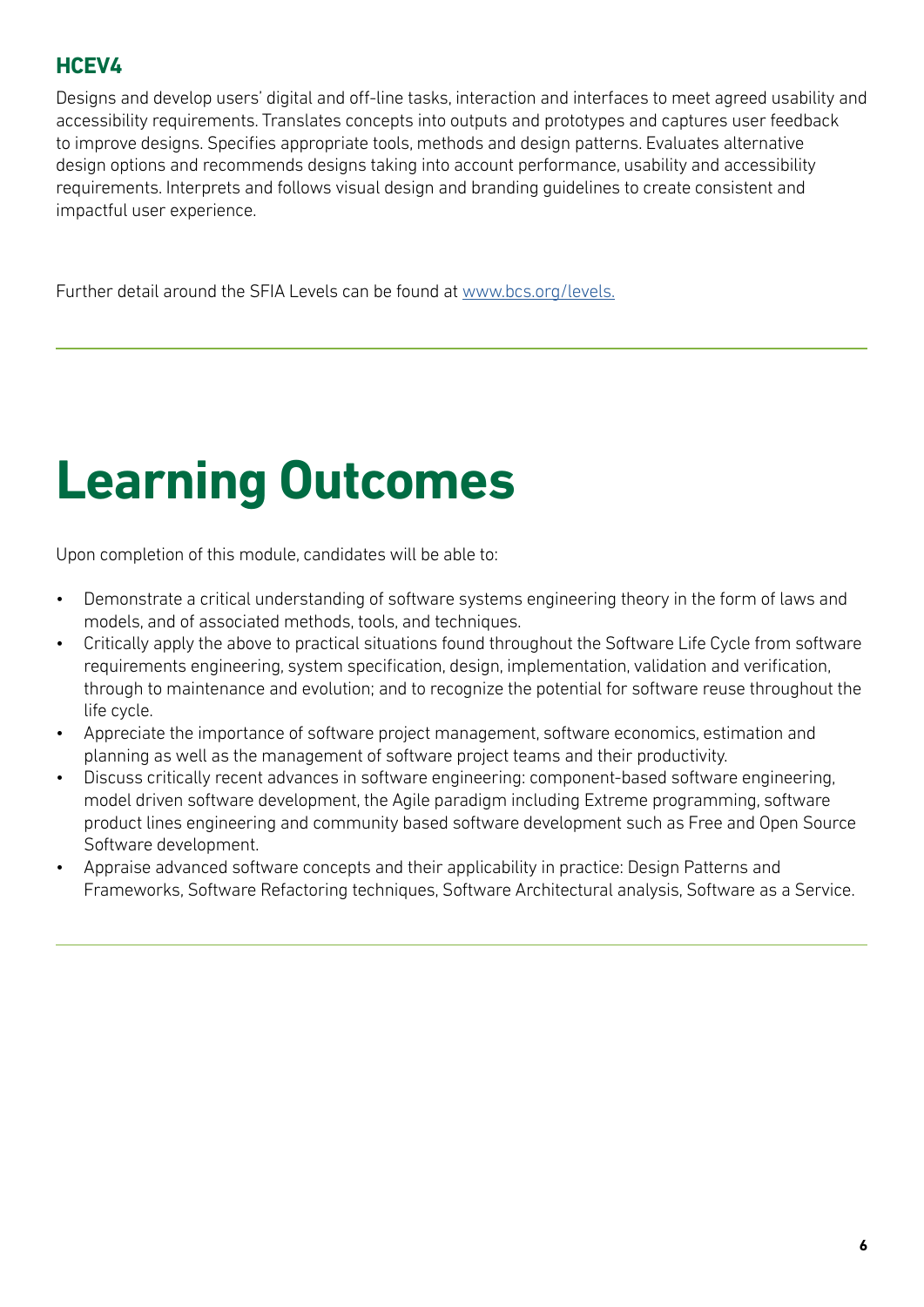## **Syllabus**

#### **1. Analysis and improvement of software processes**

### **Learners will be able to:**

**1.1** Explain and apply software process improvement.

#### **Indicative content**

- a. For example:
	- CMM
	- CMM-I
	- SPICE (ISO/IEC 330XX)
- b. ISO and IEEE Software Engineering standards, e.g.:
	- ISO 9001
	- ISO/IEC 12207
	- ISO/IEC 90003
	- IFFF 1012

#### **Guidance**

Candidates are expected to understand what software process improvement is. They should be familiar with one or more of the methods or frameworks identified here, and should be able to apply or recommend one of these frameworks to a given scenario.

**1.2** Analyse and show understanding of software life cycle models.

#### **Indicative content**

#### **Guidance**

- a. Waterfall
- b. V-model
- c. Prototyping
- d. Spiral model
- e. Incremental development
- f. Evolutionary development
- g. Agile models, including
- extreme programming

Candidates should be able to show knowledge of various software development lifecycle models, consider process lifecycles, and recommend a particular approach for a given scenario. They need to have an appreciation for the traditional as well as modern approaches, of which agile and extreme are examples.

**1.3** Demonstrate knowledge and awareness of software requirements engineering.

#### **Indicative content**

- **Guidance**
- a. Requirements management
- b. Requirements elicitation

Candidates should show awareness of the different stages of requirements engineering, and be able to outline and recommend different strategies of management for a given case study scenario. They should also demonstrate knowledge of the requirements elicitation process, and be able to evaluate and recommend appropriate tools and techniques for eliciting user requirements.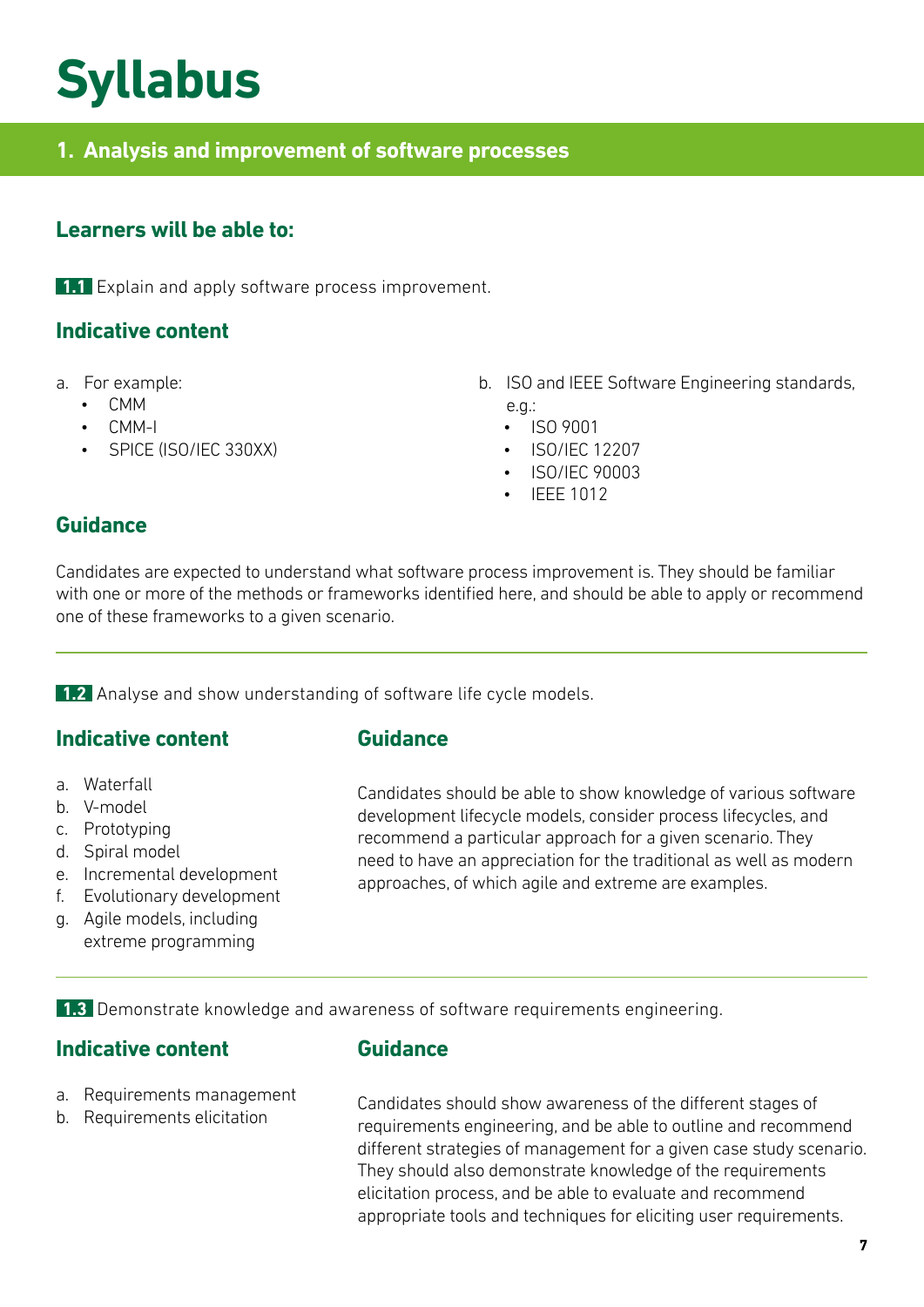**1.4** Demonstrate knowledge and awareness of software management.

#### **Indicative content**

#### **Guidance**

- a. Project management
- b. Cost estimation
- c. Planning
- d. Personnel management
- e. Team building

**1.5** Demonstrate knowledge and awareness of the evolution of software.

#### **Indicative content**

#### **Guidance**

- a. Lehman's Laws of Software Evolution
- b. Related models and studies

Candidates are required to demonstrate their awareness of and possibilities for software measurement. This includes the theory, methods and techniques, and their strengths and weaknesses.

Candidates should be able to demonstrate their knowledge of

project management methods and techniques.

#### **2. Analysis and improvement of software products**

### **Learners will be able to:**

**2.1** Demonstrate awareness of and ability to apply software maintenance methods.

#### **Indicative content**

#### **Guidance**

a. Impact Analysis b. Reverse and re-engineering of software

Candidates should show awareness of software maintenance and methods available and applicable to the engineer for a given case study scenario. Candidates are expected to apply and recommend appropriate methods for the scenario presented.

**2.2** Analyse and explain software architecture and software refactoring.

#### **Indicative content**

#### **Guidance**

- a. Architectural styles, examples, and applications
- b. Architectural models
- c. Model-driven development

Candidates are expected to demonstrate knowledge of various software architectures and evidence the strengths and weaknesses of different models in software development.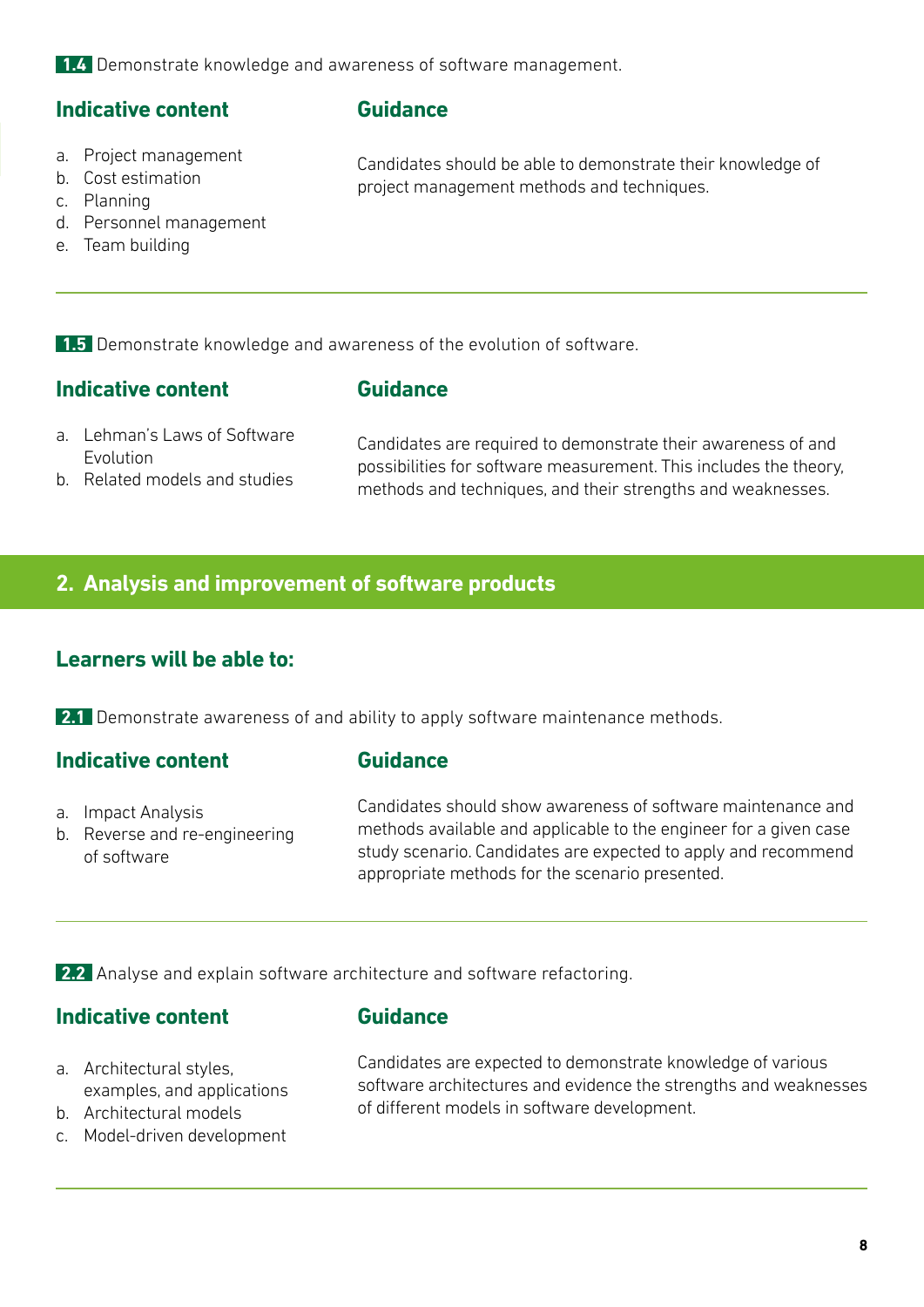**2.3** Evidence knowledge and awareness of software metrics.

#### **Indicative content**

## **Guidance**

- a. Software complexity measures
- b. Measures of software coupling and cohesion
- c. Models and associated measures of software quality

Candidates should evidence their knowledge of and their ability to use methods and techniques for measuring aspects of the software process and product.

#### **3. Advanced topics in software engineering**

### **Learners will be able to:**

**3.1** Evidence knowledge and awareness of the methods and techniques for software reuse.

#### **Indicative content**

#### **Guidance**

a. Component based software engineering

Candidates are expected to evidence their knowledge and awareness of the practice of software reuse, in particular the methods and the techniques available.

- b. Software product lines
- c. Design patterns

#### **3.2** Analyse and explain software as a service.

#### **Indicative content**

- **Guidance**
- a. Platform as a service
- b. Infrastructure as a service, including:
	- Web services
	- Cloud computing
	- Dynamic reconfiguration of software systems

Candidates are expected to evidence their knowledge and awareness of software as a service, in particular the methods and the techniques currently in use today.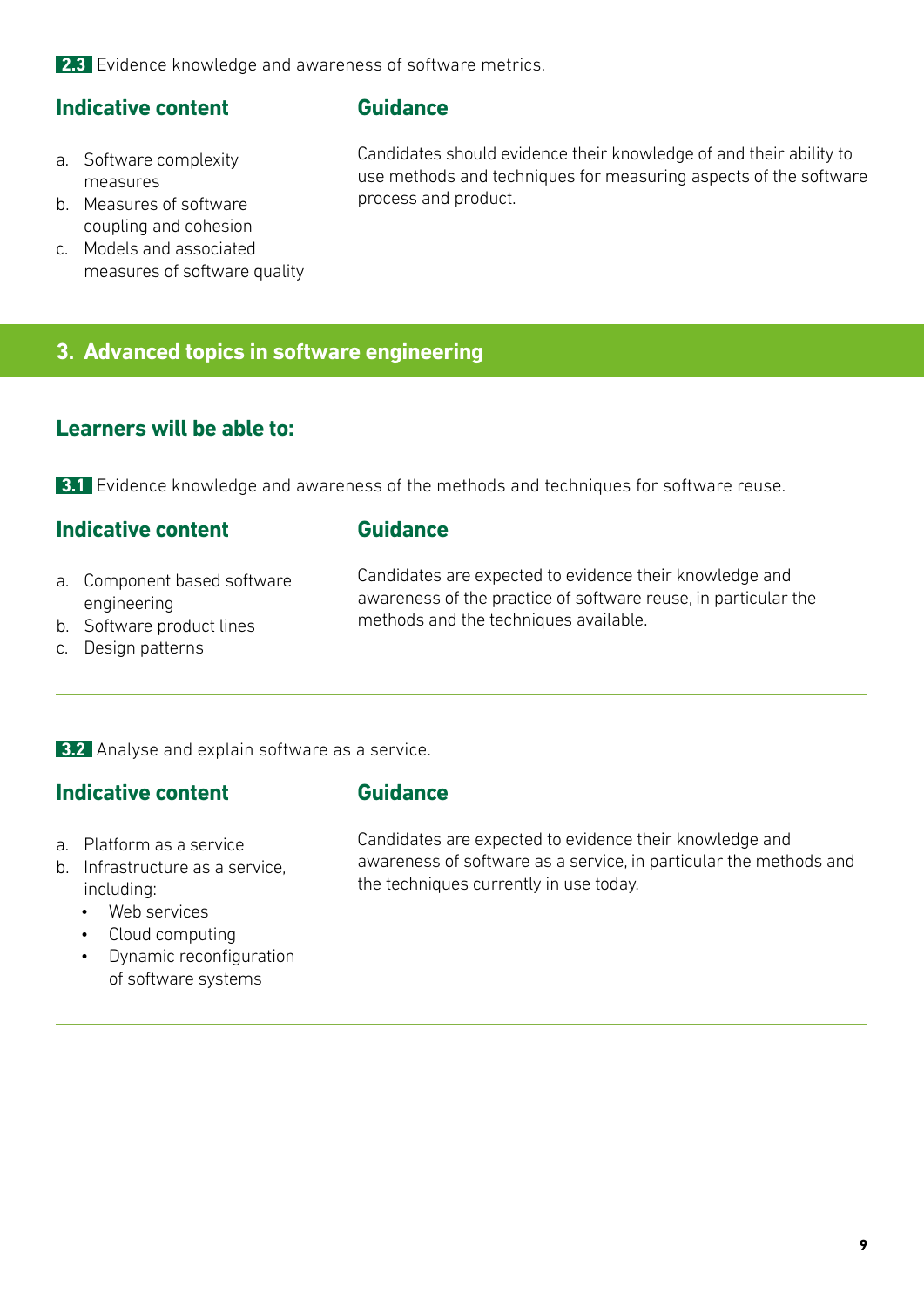**3.3** Demonstrate knowledge and awareness of open-source software engineering practice.

#### **Indicative content**

- a. Open-source software
- b. Open-source development as a community
- c. Strengths and weaknesses in comparison with proprietarybased development
- d. Open source as good engineering practice

#### **Guidance**

Candidates are expected to demonstrate their knowledge and awareness of the practice of open-source development and efforts made to formulate as an engineering discipline.

**3.4** Demonstrate knowledge and awareness of UML and its use.

### **Indicative content**

### **Guidance**

- a. Object-constraint language
- b. Use of assertions
- c. Pre- and post-condition
- d. Invariants

Candidates are expected to demonstrate knowledge of the objectconstraint language and to be able to apply various constructs of assertion, pre- and post-conditions, and invariants, to a given software construction scenario.

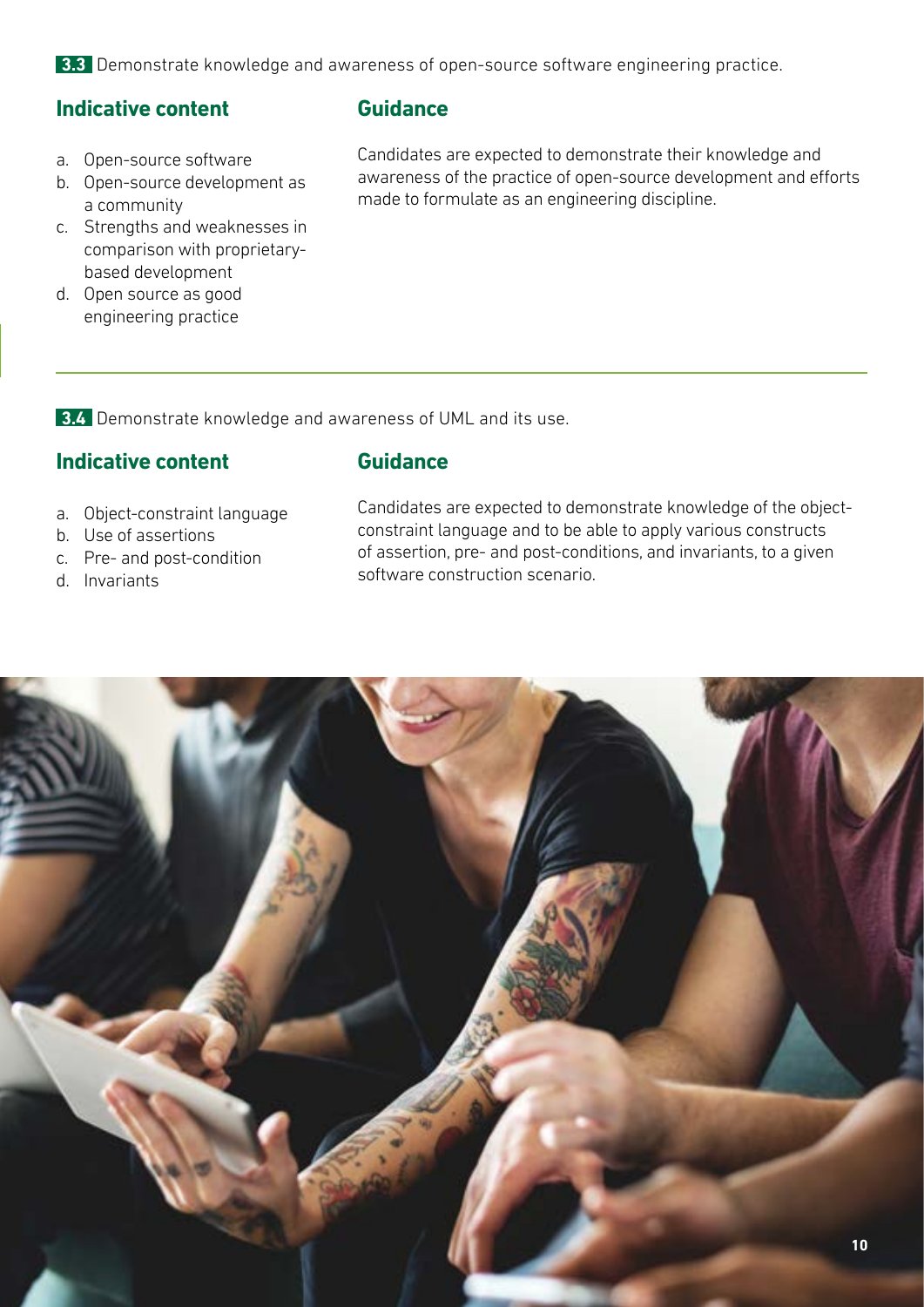# **Examination Format**

This module is assessed through completion of an invigilated written exam.

|                       | <b>Type</b> Three written questions from a choice of five, each with equal marks |
|-----------------------|----------------------------------------------------------------------------------|
|                       | <b>Duration</b> Three hours                                                      |
| <b>Supervised Yes</b> |                                                                                  |
|                       | <b>Open Book</b> No (no materials can be taken into the examination room)        |
|                       | <b>Passmark</b> 10/25 (40%)                                                      |
|                       | <b>Delivery</b> Paper format only                                                |
|                       |                                                                                  |

Adjustments and/or additional time can be requested in line with the BCS reasonable adjustments policy for candidates with a disability or other special considerations.

# **Question Weighting**

Candidates will choose three questions from a choice of five. All questions are equally weighted and worth 25 marks.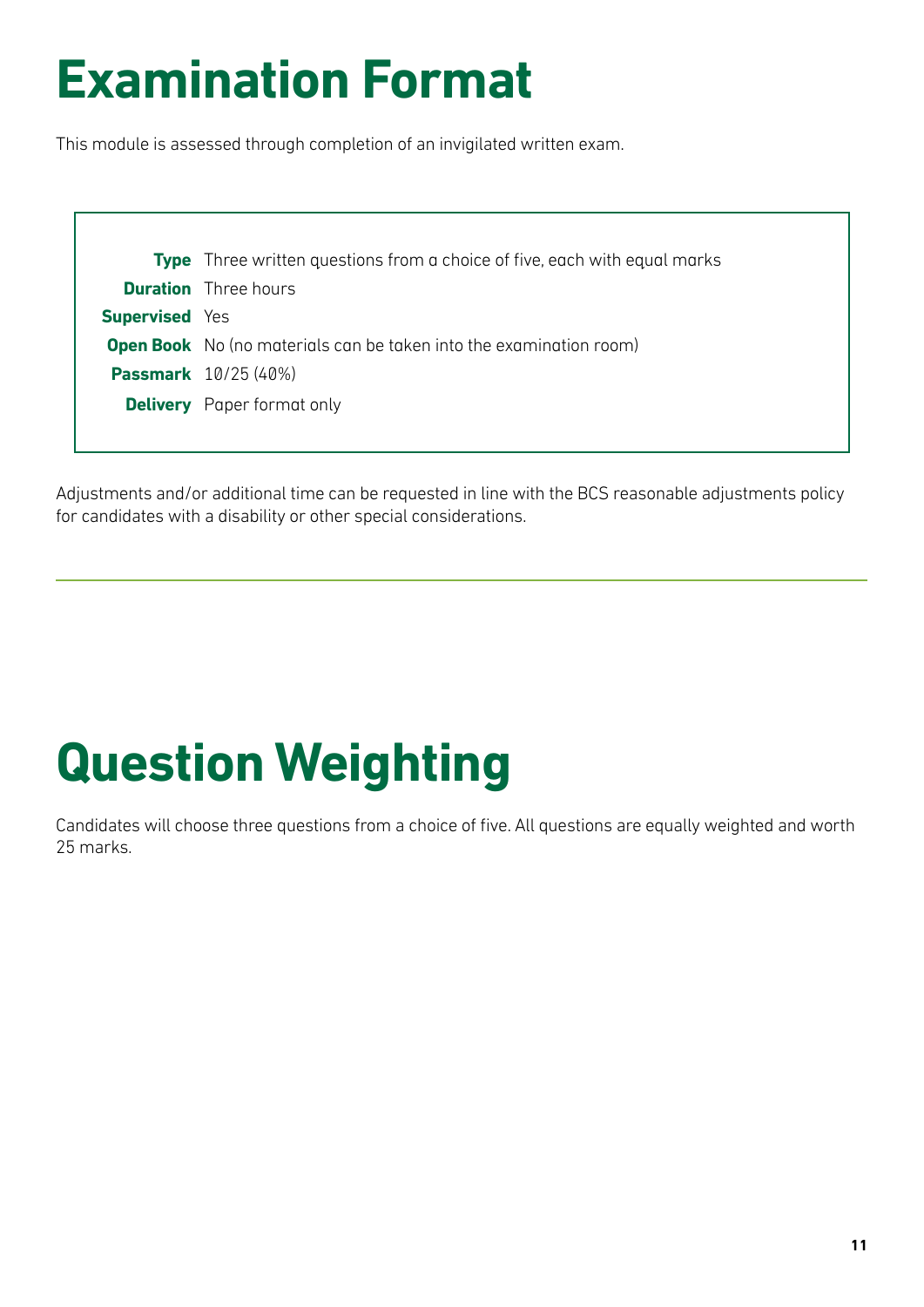# **Recommended Reading**

## **Primary texts**

**Title:** Software Engineering (tenth edition) **Author:** I. Somerville **Publisher:** Pearson **Date:** 2015 **ISBN:** 978-1292096131

**Title:** Software Engineering: A Practitioner's Approach (eighth edition) **Author:** R. S. Pressman and B. Maxim **Publisher:** McGraw-Hill Education **Date:** 2014 **ISBN:** 978-1259253157

## **Additional Texts**

**Title:** The Mythical Man-Month **Author:** F. P. Brooks **Publisher:** Addison-Wesley **Date:** 1995 **ISBN:** 978-0201835953

**Title:** Software metrics: a rigorous and practical approach (third edition) **Author:** N. Fenton and S. Pfleeger **Publisher:** CRC Press **Date:** 2015 **ISBN:** 978-1439838228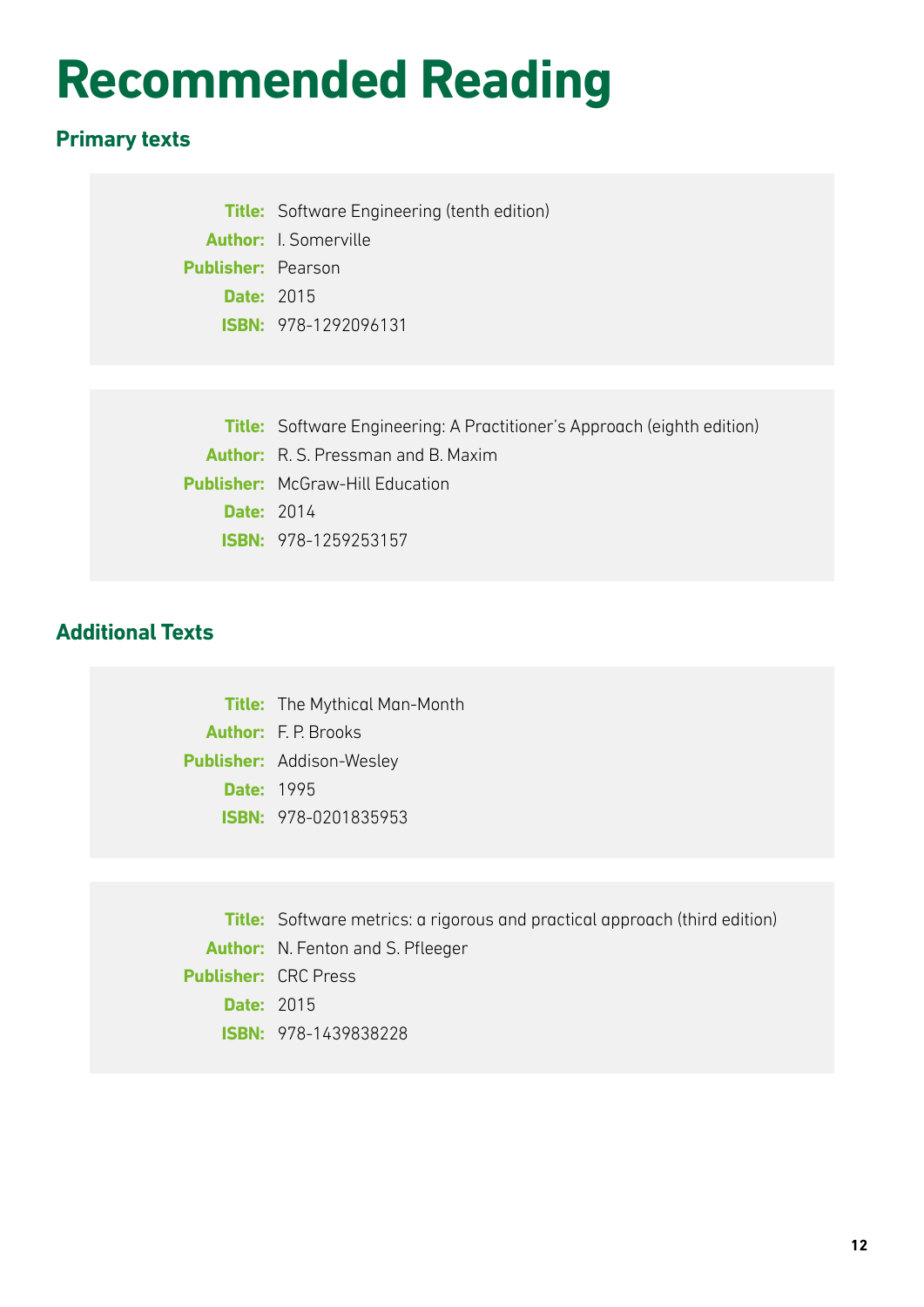**Title:** Design Patterns: Elements of Reusable Object-Oriented Software **Author:** E. Gamma, R. Helm, R. Johnson and J. Vlissides **Publisher:** Addison-Wesley **Date:** 1994 **ISBN:** 978-0201633610

**Title:** Managing the Software Process (SEI) **Author:** H. Watts **Publisher:** Addison-Wesley **Date:** 1989 **ISBN:** 978-0201180954

**Title:** Code Quality: the Open Source Perspective **Author:** D. Spinellis **Publisher:** Addison-Wesley **Date:** 2006 **ISBN:** 978-0321166074

**Title:** Extreme Programming Explained: Embrace Change (second edition) **Author:** K. Beck **Publisher:** Addison-Wesley **Date:** 2004 **ISBN:** 978-0321166074

**Title:** Agile Software Development (second edition) **Author:** A. Cockburn **Publisher:** Addison-Wesley **Date:** 2006 **ISBN:** 978-0321482754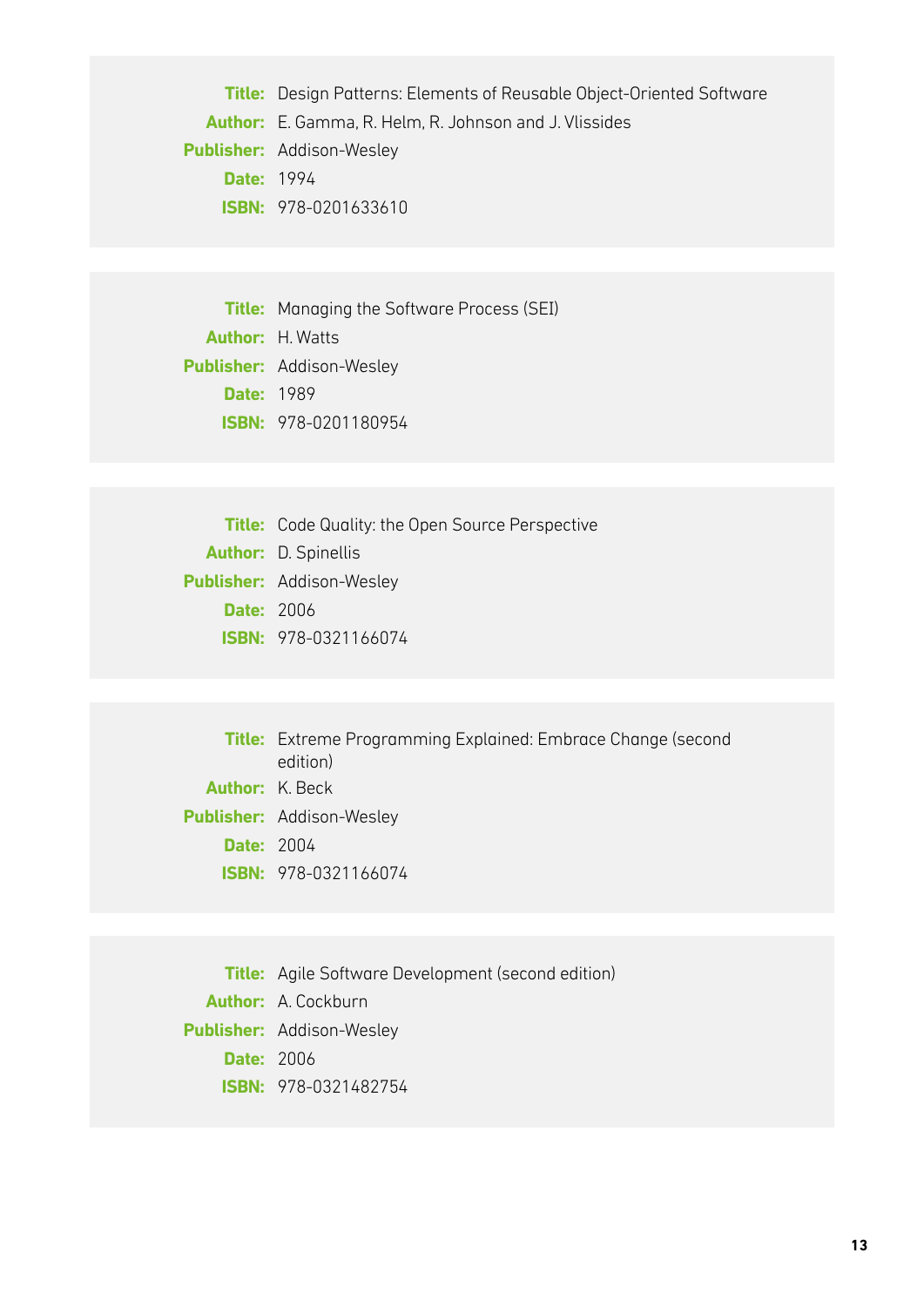**Title:** Software Architecture in Practice (SEI) (third edition) **Author:** L. Bass, P. Clements and R. Kazman **Publisher:** Addison-Wesley **Date:** 2012 **ISBN:** 978-0321815736

**Title:** Requirements Engineering (third edition) **Author:** E. Hull, K. Jackson and J. Dick **Publisher:** Springer **Date:** 2010 **ISBN:** 978-1849964043

**Title:** The Unified Modeling Language Reference Manual (second edition) **Author:** J. Rumbaugh, I. Jacobson and G. Booch **Publisher:** Addison-Wesley **Date:** 2004 **ISBN:** 978-0321718952

**Title:** Software Evolution **Author:** T. Mens and S. Demeyer **Publisher:** Springer **Date:** 2008 **ISBN:** 978-3540764397

## **Using BCS Books**

Accredited Training Organisations may include excerpts from BCS books in the course materials. If you wish to use excerpts from the books you will need a license from BCS. To request a license, please contact the Head of Publishing at BCS outlining the material you wish to copy and its intended use.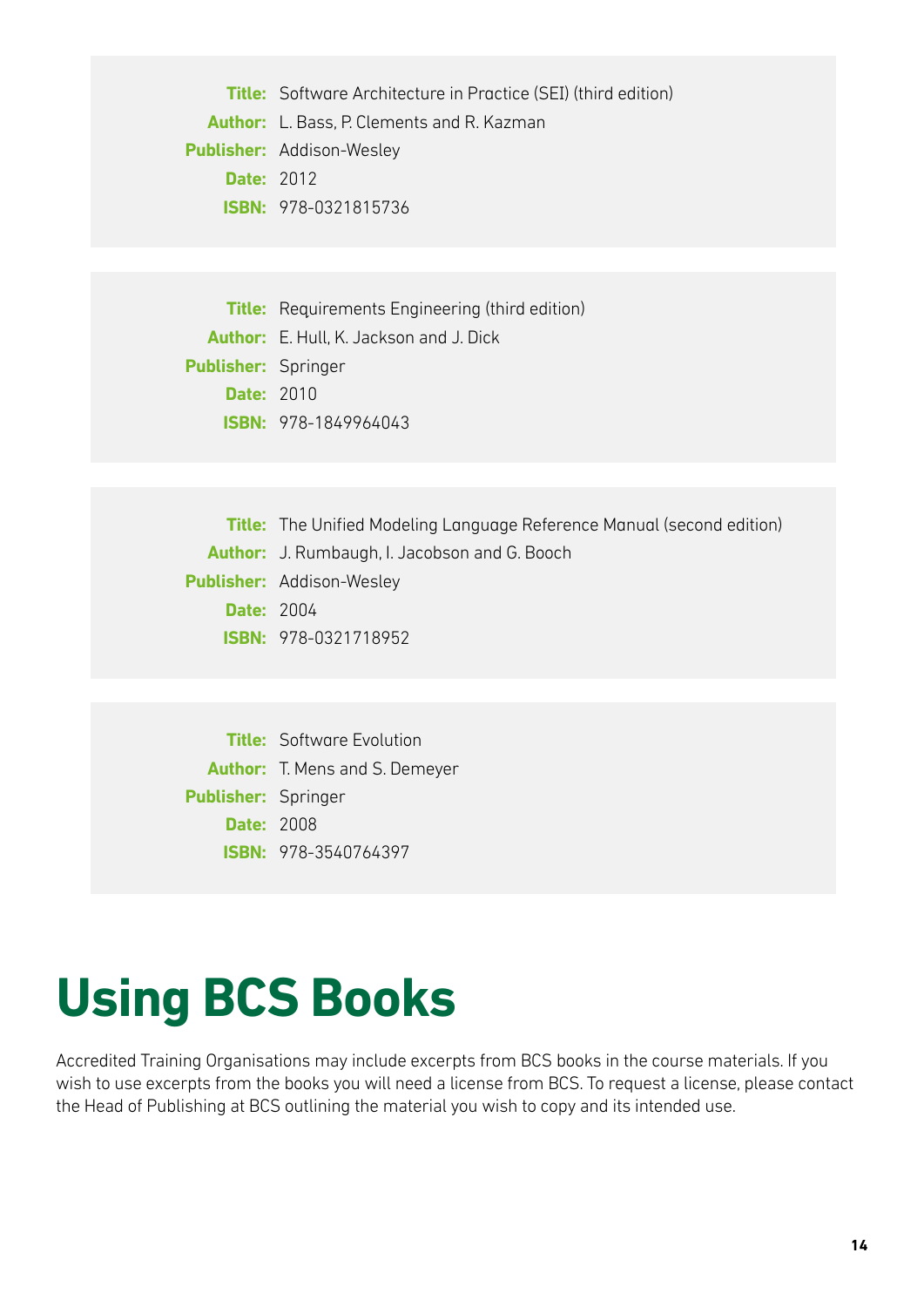# **Document Change History**

Any changes made to the syllabus shall be clearly documented with a change history log. This shall include the latest version number, date of the amendment and changes made. The purpose is to identify quickly what changes have been made.

#### **Version Number Changes Made**

Version 1.0 July 2021

Document Creation